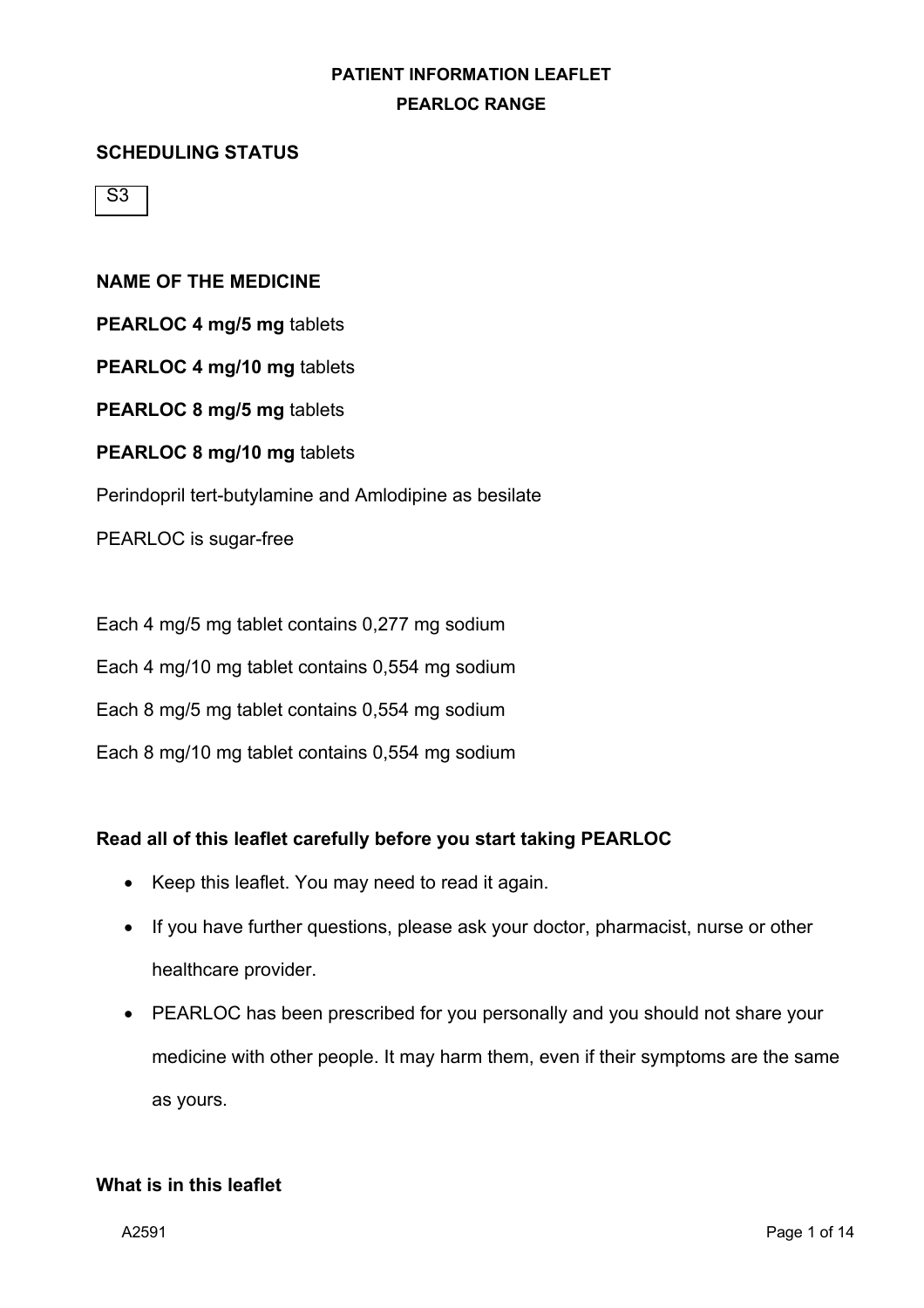- 1. What PEARLOC is and what it is used for
- 2. What you need to know before you use PEARLOC
- 3. How to use PEARLOC
- 4. Possible side effects
- 5. How to store PEARLOC
- 6. Contents of the pack and other information

#### **1. What PEARLOC is and what it is used for**

PEARLOC is a combination of two active ingredients, perindopril and amlodipine.

Perindopril is an ACE (angiotensin converting enzyme) inhibitor. Amlodipine is a calcium antagonist (which belongs to a class of medicines called dihydropyridines). Together they work to widen and relax the blood vessels, which results in a reduction of blood pressure.

PEARLOC is prescribed for treatment of high blood pressure (hypertension). Patients already taking perindopril and amlodipine from separate tablets may instead receive one tablet of PEARLOC which contains both ingredients.

#### **2. What you need to know before you take PEARLOC**

#### **Do not take PEARLOC:**

- if you are hypersensitive (allergic) to perindopril, any other ACE inhibitor, amlodipine or any other dihydropyridine derivative, or to any of the ingredients of PEARLOC (see section 6).
- if you have had symptoms such as swelling of the face, tongue or throat, wheezing, skin rashes, intense itching, dizziness or fainting with previous ACE inhibitor or Angiotensin receptor blocker (ARB) or renin inhibitor treatment or have had these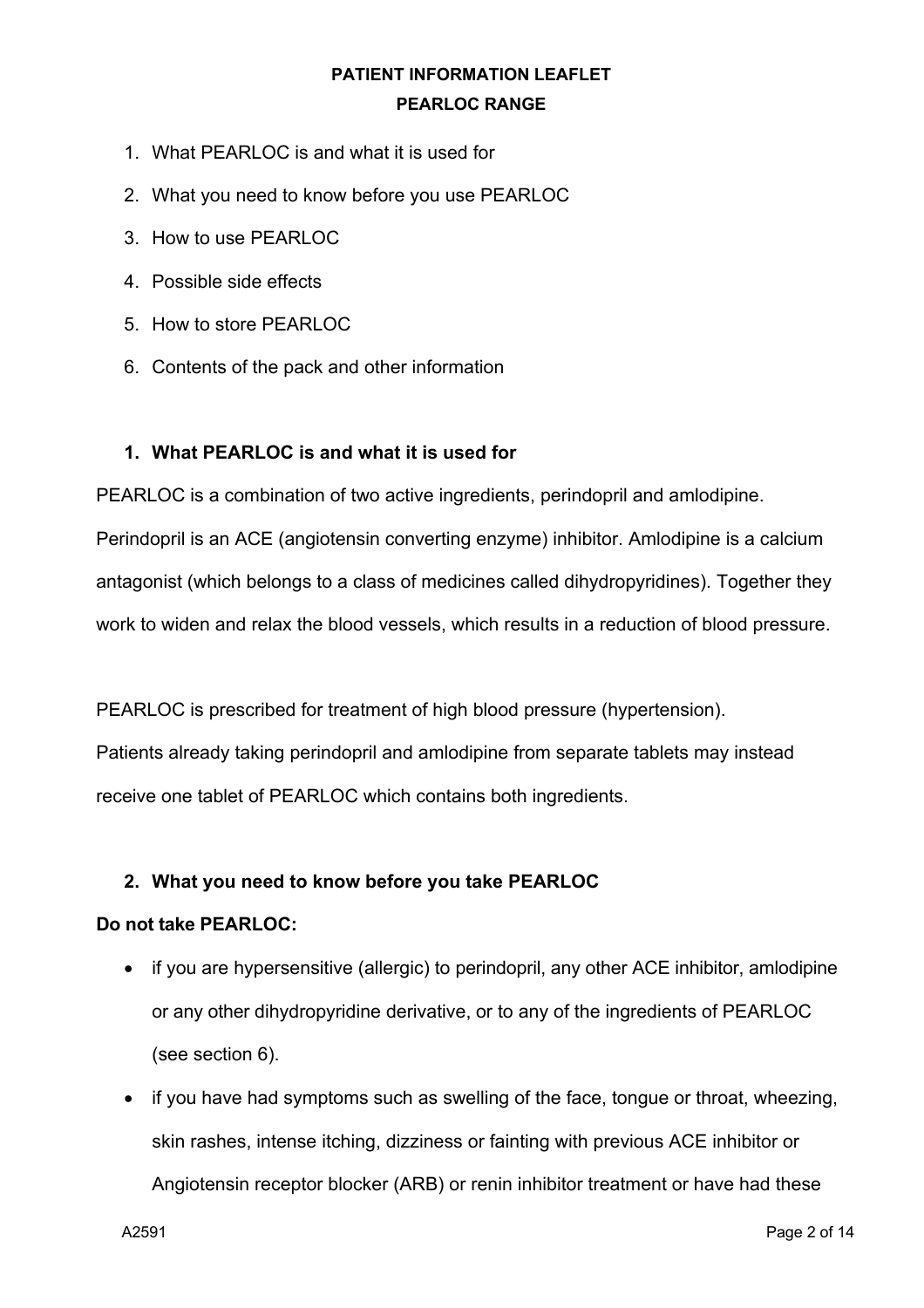symptoms in any other circumstances (a condition called angioedema) or if you or a member of your family have had these symptoms in any other circumstances

- if you have cardiogenic shock or Hypertrophic obstructive cardiomyopathy (HOCM) (when the heart is unable to supply sufficient blood to the body), aortic stenosis (narrowing of the main blood vessels leading from the heart)
- if you have severe kidney disorder, have a single kidney or narrowing of the artery supplying the kidney with blood (renal or bilateral artery stenosis)
- if you are treated with ACE inhibitors/Angiotensin receptor blockers together with a fluoroquinolone antibiotic such as ciprofloxacin, gemifloxacin, levofloxacin, moxifloxacin and norfloxacin, contact your doctor tore-evaluate treatment
- if you are taking potassium-sparing diuretics (water tablets) such as spironolactone, triamterene and amiloride, potassium salts
- if you have porphyria (a rare blood disorder)
- if you are taking lithium (to treat mood disorders)
- if you are taking aliskiren (a renin inhibitor that decreases blood pressure)
- If you have severe low blood pressure (hypotension)
- if you suffer from heart failure which is not well controlled after a heart attack
- if you are pregnant or breastfeeding your baby.
- if you are taking sacubitril/valsartan, a medicine used to treat a type of long-term (chronic) heart failure in adults, as the risk of angioedema (rapid swelling under the skin in an area such as the throat) is increased
- If you are having any type of treatment that involves filtering your blood, for example the removing of cholesterol from your blood or dialysis. Depending on the machine that is used, PEARLOC may not be suitable for you.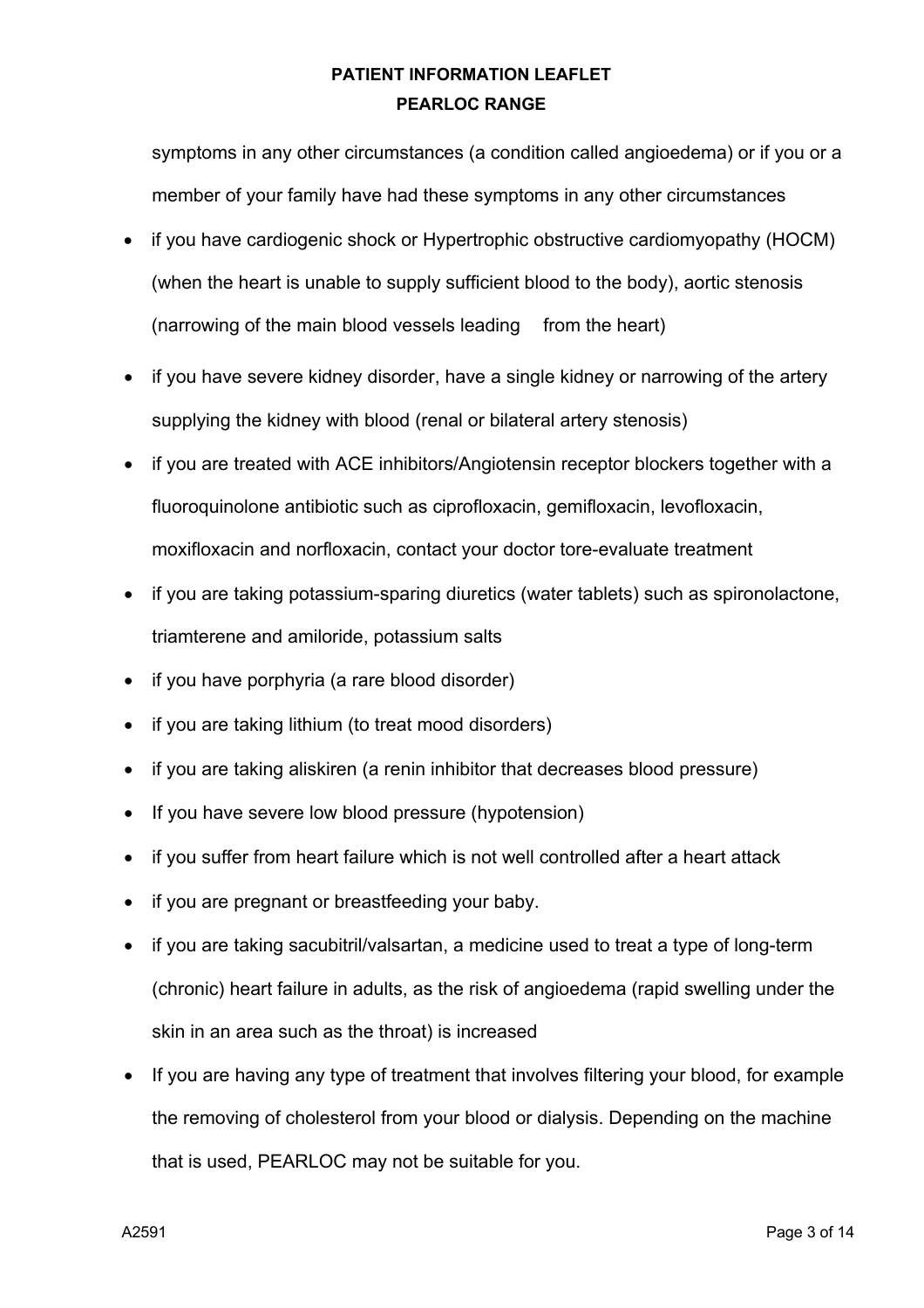#### **Warnings and precautions**

#### **Take special care with PEARLOC:**

Talk to your doctor or pharmacist before taking PEARLOC:

- if you are taking medicines belonging to the class of mTOR inhibitors, used to avoid rejection of transplanted organs (e.g. sirolimus, everolimus, temsirolimus), as there may be an increased risk for angioedema (e.g. swelling of the airways or tongue).
- if you become dehydrated (volume depleted), e.g. if you were vomiting, or had diarrhoea or heavy sweating
- if you suffer from mitral valve stenosis (narrowing of the heart's mitral valve, blocking blood flow)
- if you have severe liver disease or liver failure
- if you are of black origin you may have a higher risk of angioedema (swelling of the lower layer of skin and tissue) and PEARLOC may be less effective in lowering your blood pressure than in non-black patients
- if you are taking heparin (to thin your blood) or dantrolene (to reduce muscle pain and stiffness)
- if you have diabetes, or are insulin dependent
- if you are undergoing dialysis

You should inform your doctor, pharmacist or healthcare provider that you are taking PEARLOC:

• if you are to undergo a procedure to remove cholesterol from your blood by a machine (LDL apheresis)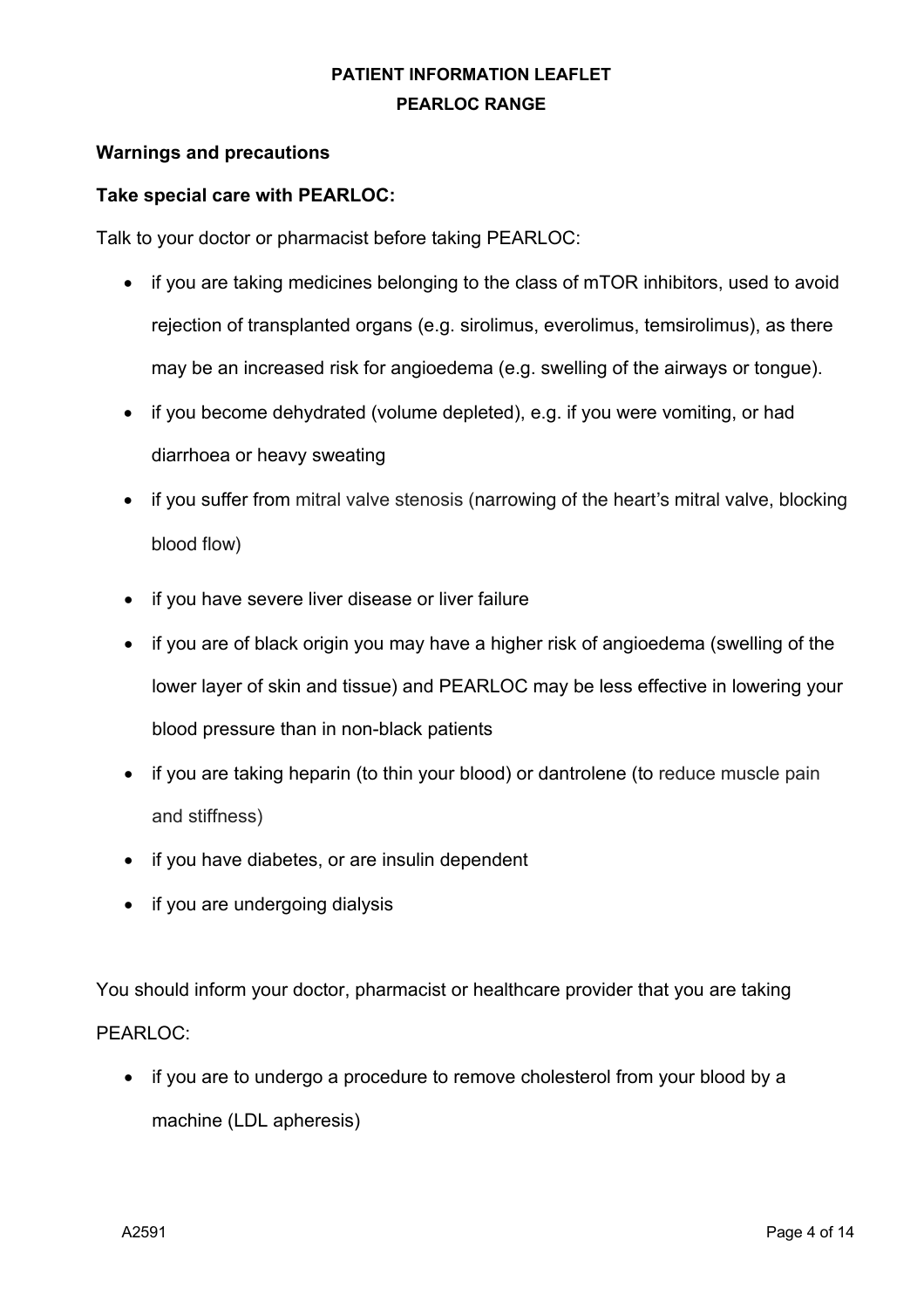- if you are going to have desensitisation treatment to reduce the effects of an allergy to bee or wasp stings
- if you experience any signs of infection such as sore throat, fever and chills (signs of neutropenia or agranulocytosis, where the bone marrow does not produce enough white blood cells that help fight infection)
- if you experience bleeding from your gums or nose, blood in your urine or stool, or bruise easily (thrombocytopenia, which results in problems with blood clotting)
- if you look pale, feel tired or dizzy and have a shortness of breath due to anaemia (a reduction of red blood cells or haemoglobin in the blood)
- if you develop a dry cough while taking PEARLOC as this medicine is associated with a dry persistent cough
- if you are going to have an operation or anaesthesia

Your doctor may check your kidney function, blood pressure, and the number of electrolytes (e.g. potassium) in your blood at regular intervals.

### **Other medicines and PEARLOC**

Always tell your healthcare provider if you are taking any other medicine. (This includes complementary or traditional medicines.)

- Aliskiren (a direct renin inhibitor) may result in low blood pressure, low blood potassium levels and reduced kidney function when used with PEARLOC (see Do not take PEARLOC).
- Sacubitril/valsartan (a medicine used to treat a type of long-term heart failure in adults), as the risk of angioedema (rapid swelling under the skin in an area such as the throat) is increased (see Do not take PEARLOC).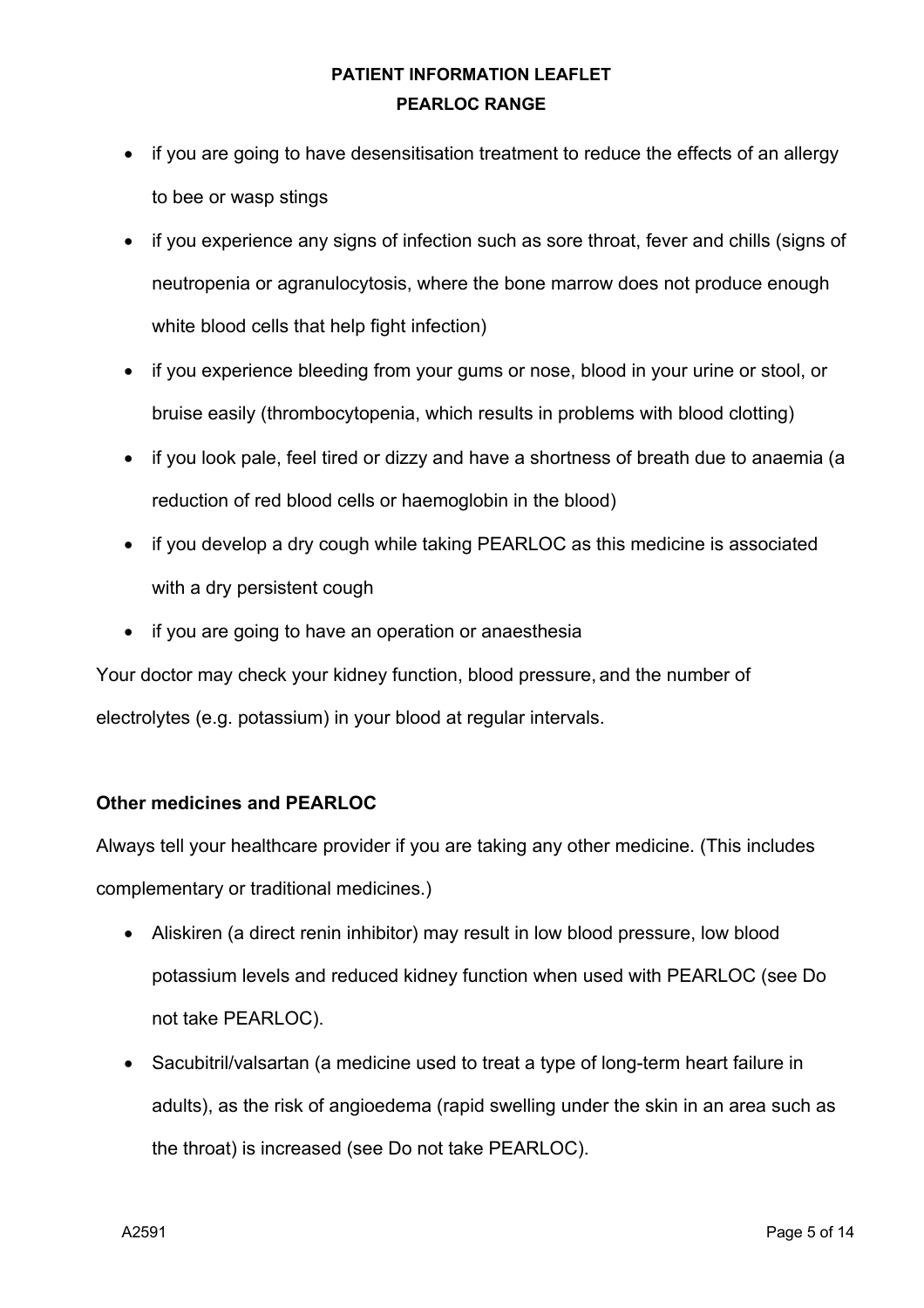- Estramustine (to treat some types of prostate cancer) may increase the risk of unwanted side effects
- Taking co-trimoxazole (an antibiotic) with PEARLOC may increase the levels of potassium in your blood.
- Fluoroquinolone antibiotics when taken with PEARLOC may cause kidney problems (see Do not take PEARLOC).
- Potassium supplements, potassium-containing salt substitutes and potassiumsparing diuretics (water tablets) such as spironolactone, triamterene or amiloride.
- Lithium (for mania and depression).
- Ciclosporin may cause increased creatinine levels which may indicate possible kidney problems and PEARLOC may alter the amount of this medicine in your blood.
- Heparin (to thin your blood) may affect the electrolyte balance, your doctor may want to monitor these levels throughout treatment with PEARLOC.
- Non-Steroidal Anti-Inflammatory Medicines (NSAIDs), including aspirin in high doses, and indomethacin decrease the antihypertensive effects of PEARLOC.
- Medicines to treat diabetes such as insulin, may further lower blood sugar levels if used with PEARLOC.
- Other medicines for treating high blood pressure, including diuretics (water tablets) may decrease your blood pressure further when taken with PEARLOC.
- Tacrolimus, sirolimus, temsirolimus and everolimus (medicines used to change the way your immune system works) may cause unwanted side effects and PEARLOC may increase the levels of these medicines in your blood.
- Medicines used to lower blood sugar levels (Iinagliptin, saxagliptin, sitagliptin,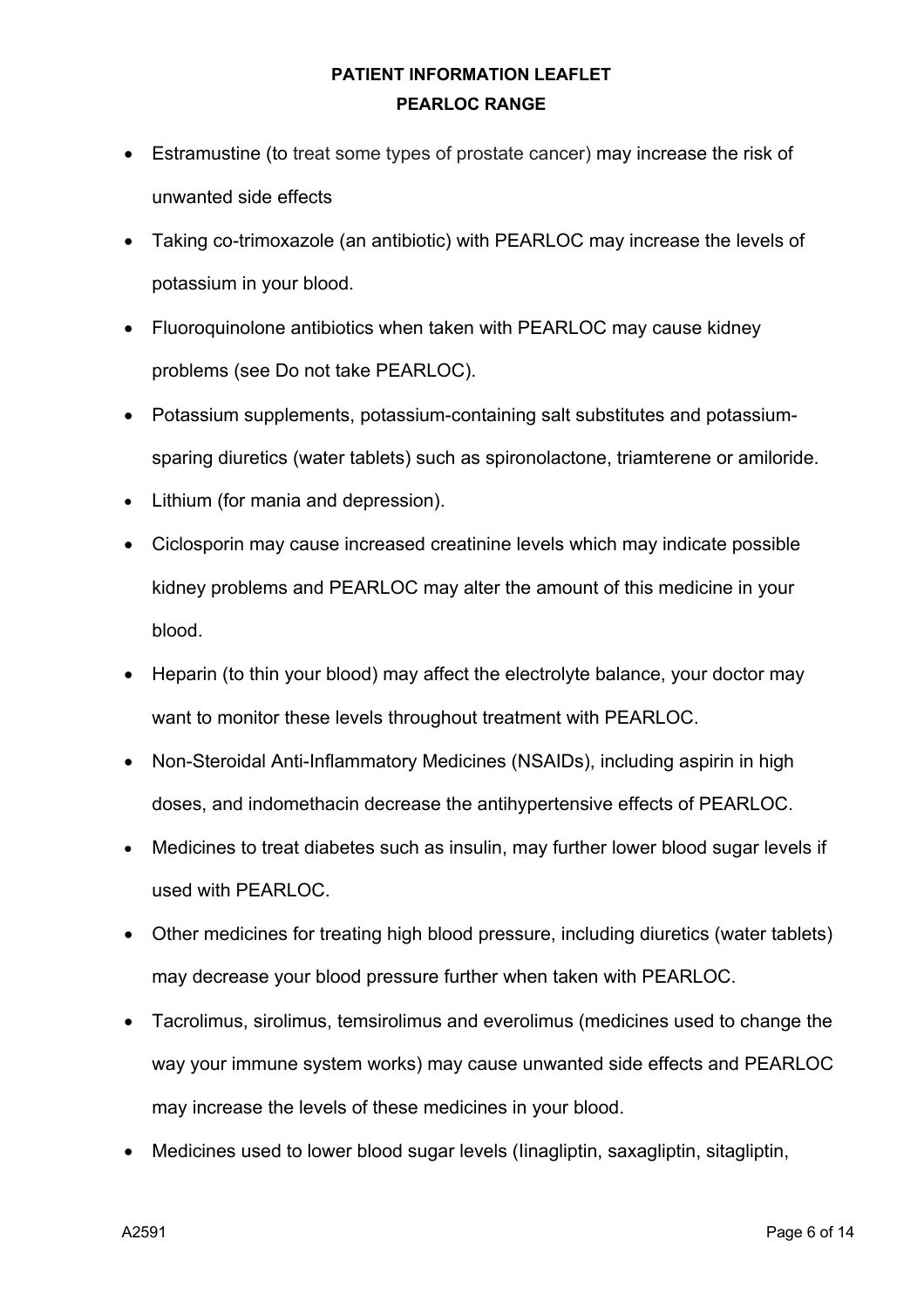vildagliptin) may cause unwanted side effects.

- Gold salts, especially given intravenously to treat rheumatoid arthritis may cause facial flushing, nausea, vomiting and low blood pressure if used with PEARLOC.
- Dantrolene (infusion for severe body temperature abnormalities), rifampicin, erythromycin, clarithromycin (antibiotics), verapamil, diltiazem (heart medicines), St John's Wort (*Hypericum perforatum*), anti-fungal medicines (e.g. ketoconazole, itraconazole) may affect the way PEARLOC works.
- The effects of simvastatin (a medicine to reduce blood cholesterol levels) may be affected by PEARLOC
- Baclofen used to treat muscle stiffness in diseases such as multiple sclerosis. may lower your blood pressure further if used with PEARLOC.
- Other blood pressure lowering medicines, including nitroglycerin, other nitrates and diuretics (water tablets) may increase the antihypertensive effects of PEARLOC
- Corticosteroids, such as prednisone used to treat various conditions including severe asthma and rheumatoid arthritis, tetracosactide (to treat Crohn's disease) may decrease the effects of PEARLOC.
- Alpha-blockers used for the treatment of enlarged prostate such as prazosin, alfuzosin, doxazosin, tamsulosin, terazosin
- Amifostine (used to prevent or reduce side effects caused by other medicines or radiation therapy that are used to treat cancer)
- Medicines used to treat mental illnesses such as depression, anxiety, schizophrenia (tricyclic antidepressants, antipsychotics) may lower your blood pressure further when taken with PEARLOC.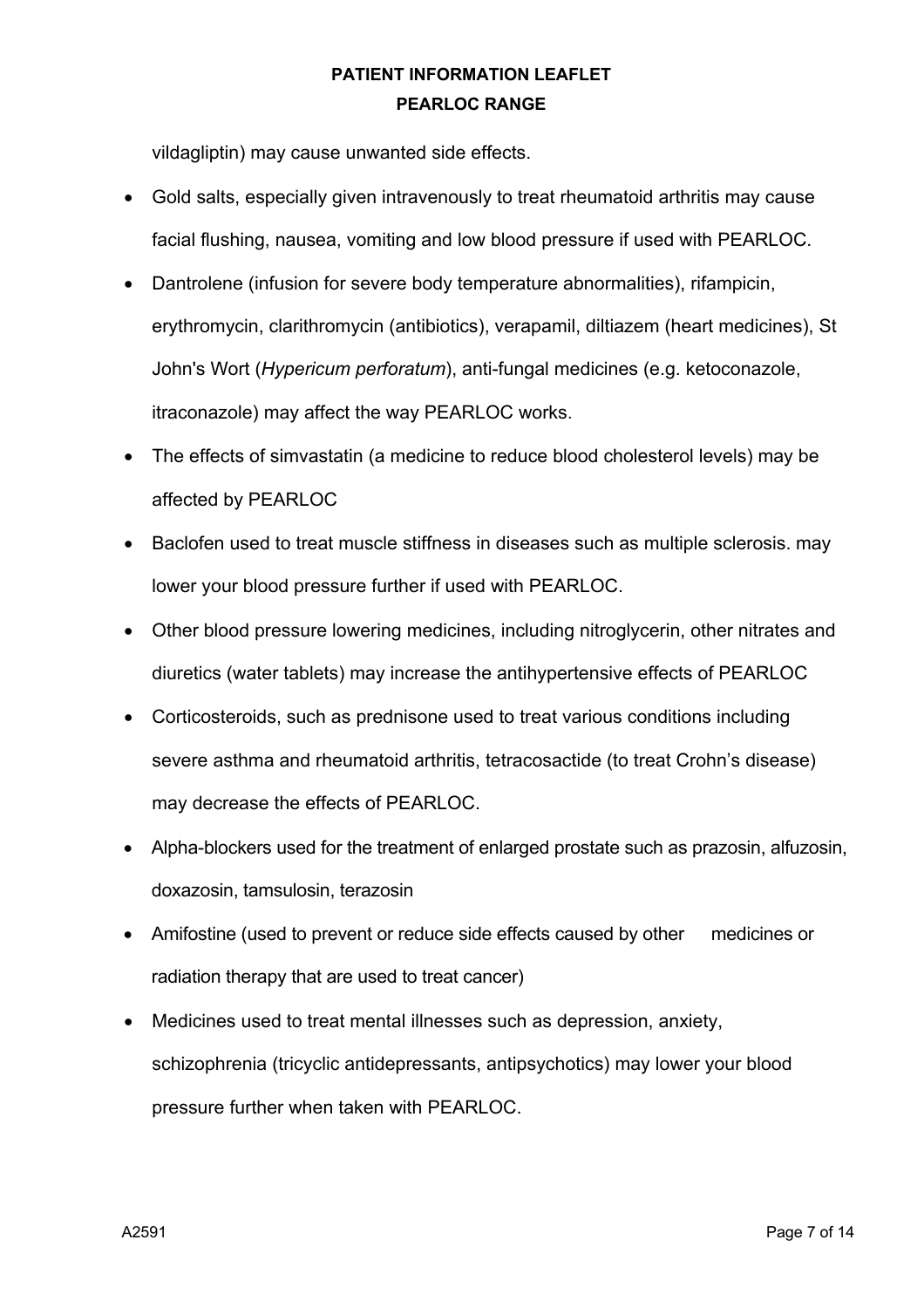### **PEARLOC with food and drink**

Drinking grapefruit juice with PEARLOC may increase the effects of PEARLOC and lead to very low blood pressure.

#### **Pregnancy, breastfeeding and fertility**

If you are pregnant or breastfeeding, think you may be pregnant or are planning to have a baby, please consult your doctor, pharmacist or other healthcare professional for advice before using PEARLOC.

You should not take PEARLOC if you are pregnant or breastfeeding your baby (see Do not take PEARLOC).

Your doctor will normally stop your treatment with PEARLOC and change you to another medicine.

### **Driving and using machines:**

PEARLOC does not affect alertness but you might experience dizziness or weakness due to low blood pressure which could affect your ability to drive or operate machinery. It is not always possible to predict to what extent PEARLOC may interfere with your daily activities. You should ensure that you do not engage in the above activities until you are aware of the measure to which PEARLOC affects you.

#### **3. How to take PEARLOC**

Do not share medicines prescribed for you with any other person. Always use PEARLOC exactly as your doctor has instructed. You should check with your doctor or pharmacist if you are unsure.

*Adults:*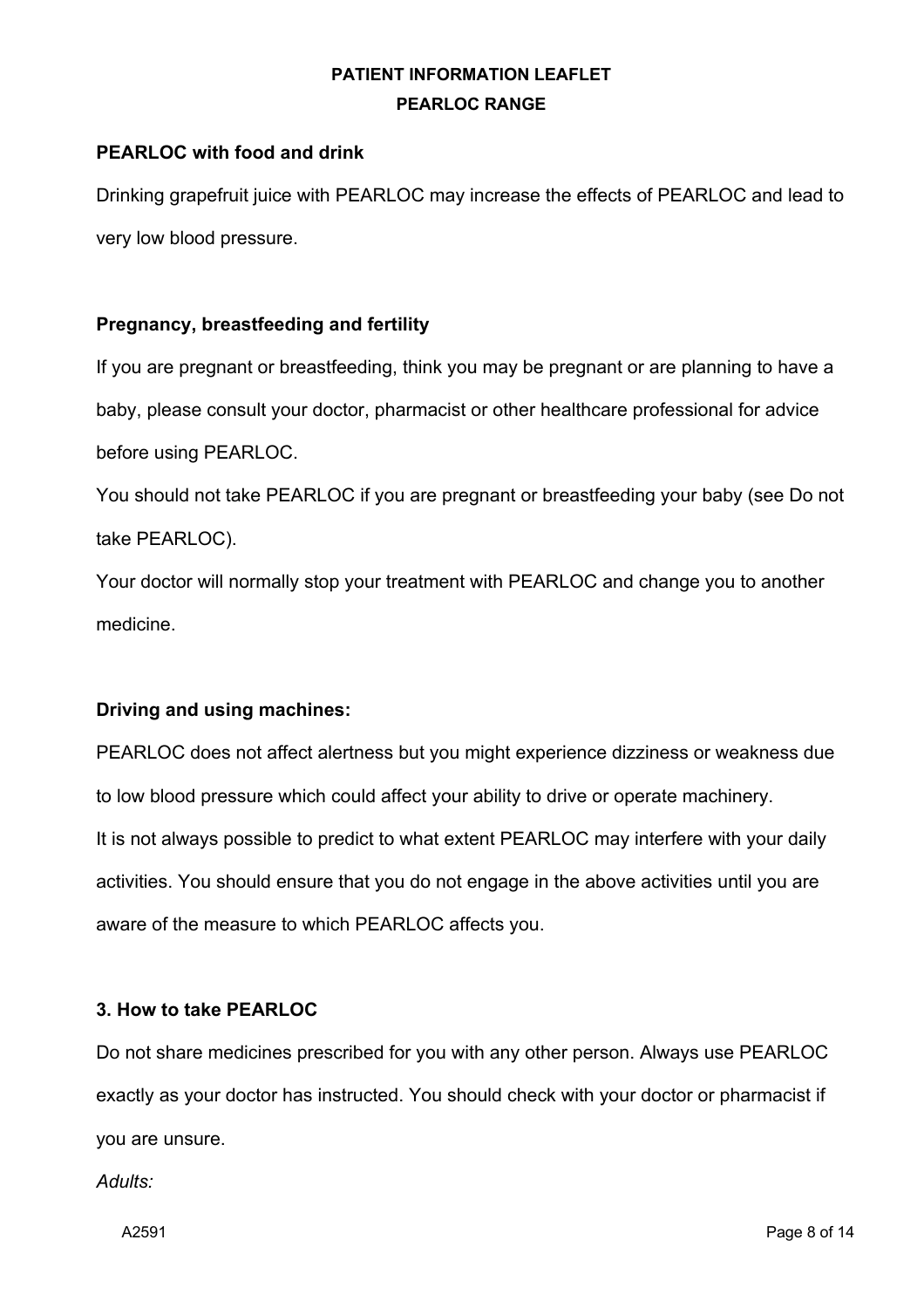The usual dose of PEARLOC is one tablet taken once daily in the morning before a meal. Swallow the tablet whole, with a glass of water, preferably at the same time each day. Your doctor will tell you how long your treatment with PEARLOC will last. Do not stop treatment early because your high blood pressure may return.

If you have the impression that the effect of PEARLOC is too strong or too weak, tell your doctor or pharmacist.

#### **If you take more PEARLOC than you should:**

In the event of overdosage, consult your doctor or pharmacist. If neither is available,

contact the nearest hospital or poison control centre.

Symptoms of overdose may include:

• Low blood pressure. If marked low blood pressure occurs, symptoms such as dizziness or faintness, nausea, vomiting, cramps, mental confusion, reduced urine output. Electrolyte imbalances may occur.

### **If you forget to take PEARLOC:**

If you forget to take PEARLOC, take your normal dose the next day. Do not take a double dose to make up for forgotten individual doses.

### **If you stop taking PEARLOC**

As the treatment for high blood pressure is usually life-long, you should discuss with your doctor before stopping PEARLOC.

### **4. Possible side effects**

PEARLOC can have side effects. Not all side effects reported for PEARLOC are included in this leaflet. Should your general health worsen, or if you experience any untoward effects while using PEARLOC, please consult your healthcare provider for advice.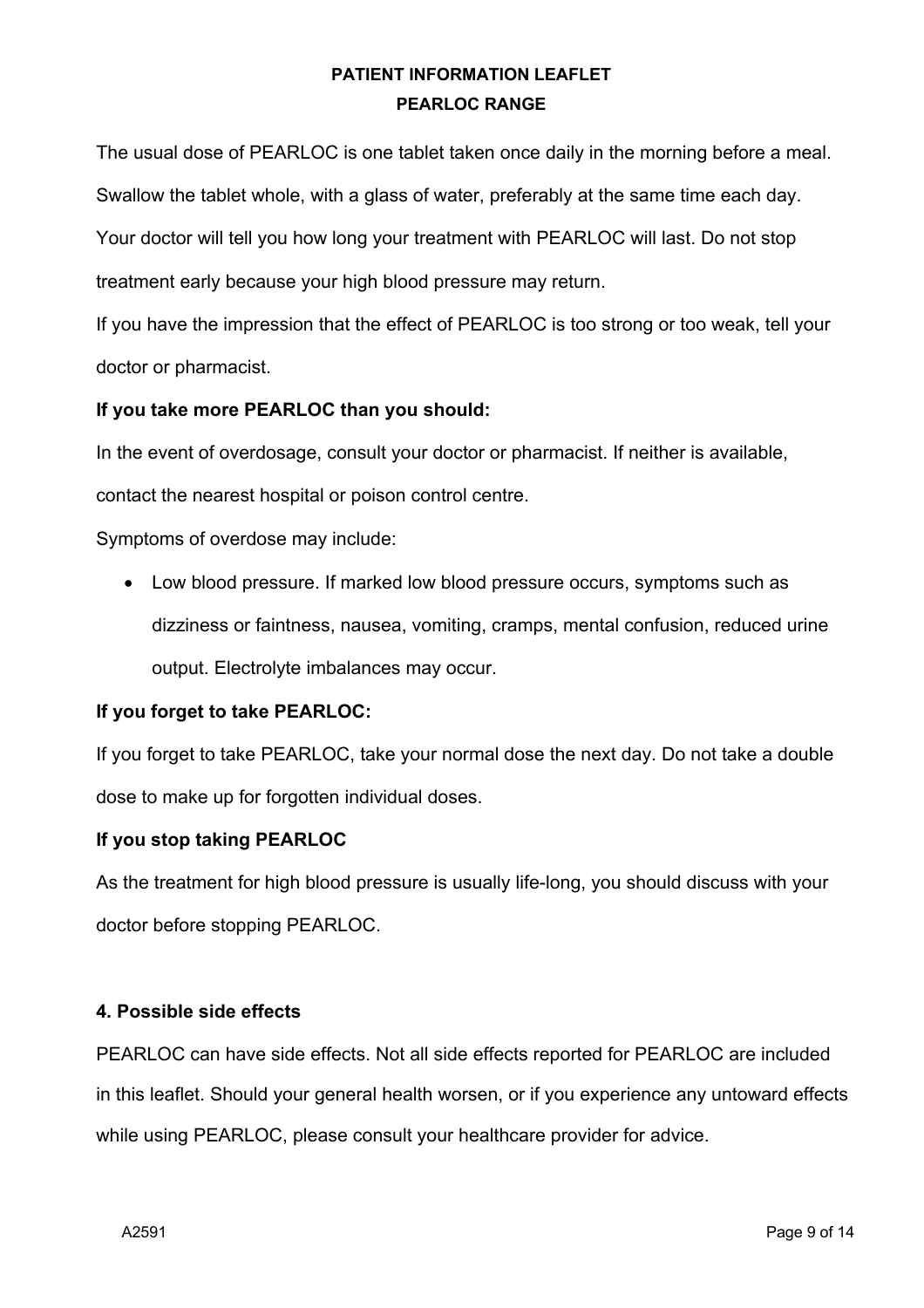If any of the following happens, stop using PEARLOC and tell your doctor immediately or go to the casualty department at your nearest hospital:

- swelling of the hands, feet, ankles, face, lips, mouth or throat, which may cause difficulty in swallowing or breathing
- rash or itching
- fainting

These are all very serious side effects. If you have them, you may have had a serious allergic reaction to PEARLOC. You may need urgent medical attention or hospitalisation.

Tell your doctor immediately or go to the casualty department at your nearest hospital if you notice any of the following:

- tightening of the chest, wheezing and shortness of breath, irregular heartbeat, chest pain, uncomfortable pressure, squeezing, fullness or pain in the center of your chest (heart attack)
- palpitations (very fast heartbeat)
- drooping face, arm weakness and slurred speech (stroke)
- kidney problems (passing less urine than is normal for you), abnormal kidney function, kidney failure
- jaundice (yellowing of the skin and eyes)
- hepatitis (inflammation of the liver with symptoms such as nausea, mild fever, abdominal pain), abnormal liver function (clay coloured stool, dark urine, itching, loss of appetite)
- Stevens-Johnson syndrome or other serious skin disorder (begins with flu-like symptoms, followed by a painful red or purplish rash that spreads and blisters), Toxic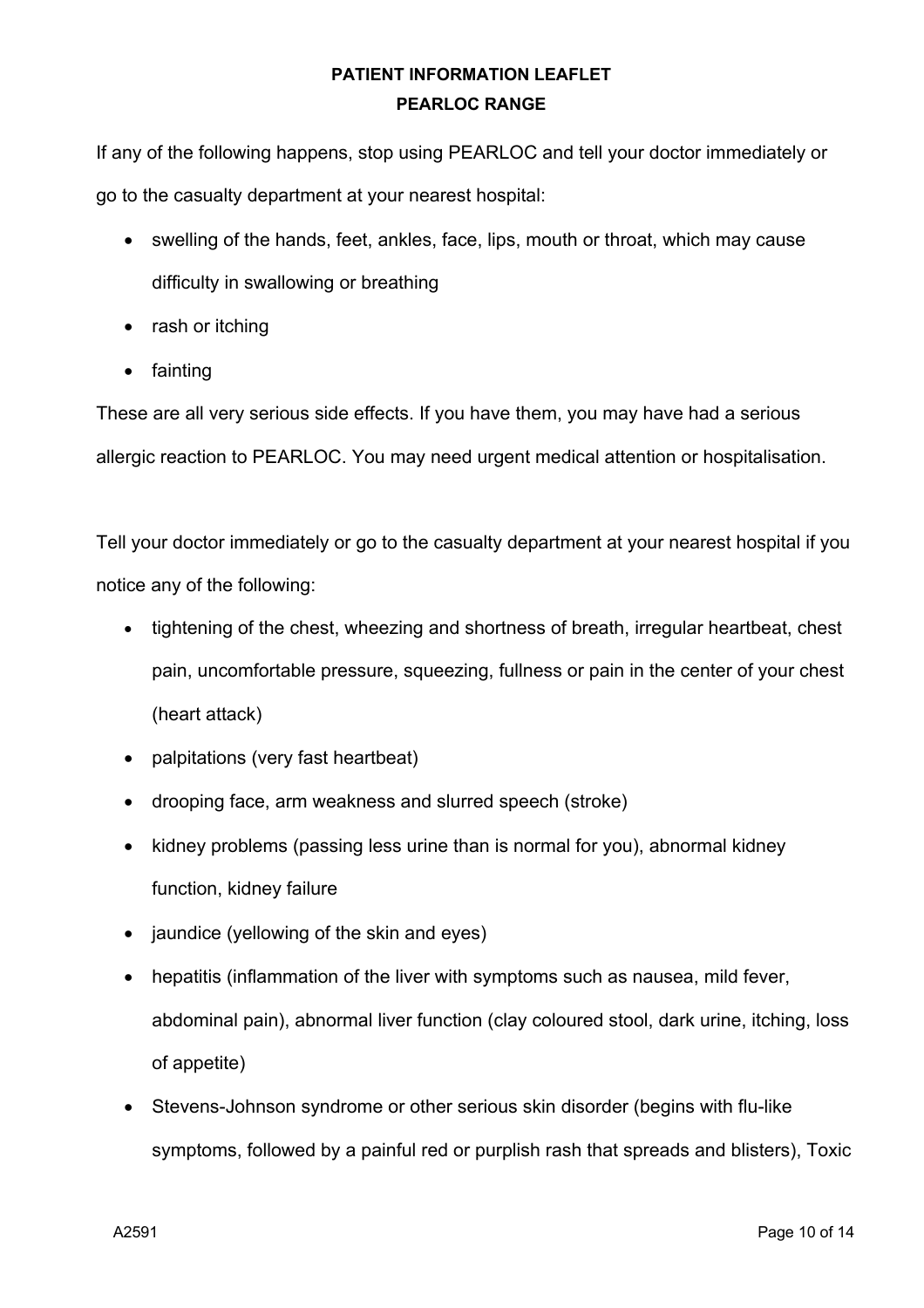epidermal necrolysis (TEN) (serious skin disorder with blistering of the skin).

• pancreatitis (inflammation of the pancreas with symptoms such as stomach pain, increased heart rate and fever)

These are all serious side effects. You may need urgent medical attention.

Tell your doctor if you notice any of the following:

Frequent side effects:

- dizziness, headache, taste disturbances, loss of taste, pins and needles sensation, sleepiness
- visual disturbances, double vision
- tinnitus (ringing or buzzing in the ears), vertigo (spinning sensation, loss of balance)
- cough, dyspnoea (difficulty breathing)
- flushing (hot flushes)
- abdominal pain, nausea, vomiting, indigestion, diarrhoea, constipation, altered bowel habits
- severe itching of the skin (pruritus), rash
- muscle cramps, ankle swelling
- abnormal physical weakness or lack of energy, swelling of the legs or ankles (oedema), fatigue (extreme tiredness)

Less frequent side effects:

- sneezing/runny nose caused by inflammation of the lining of the nose (rhinitis)
- unusual bruising or easy bleeding, feeling generally tired or lethargic, pale skin, signs of infection such as sore throat, fever and chills (these may indicate changes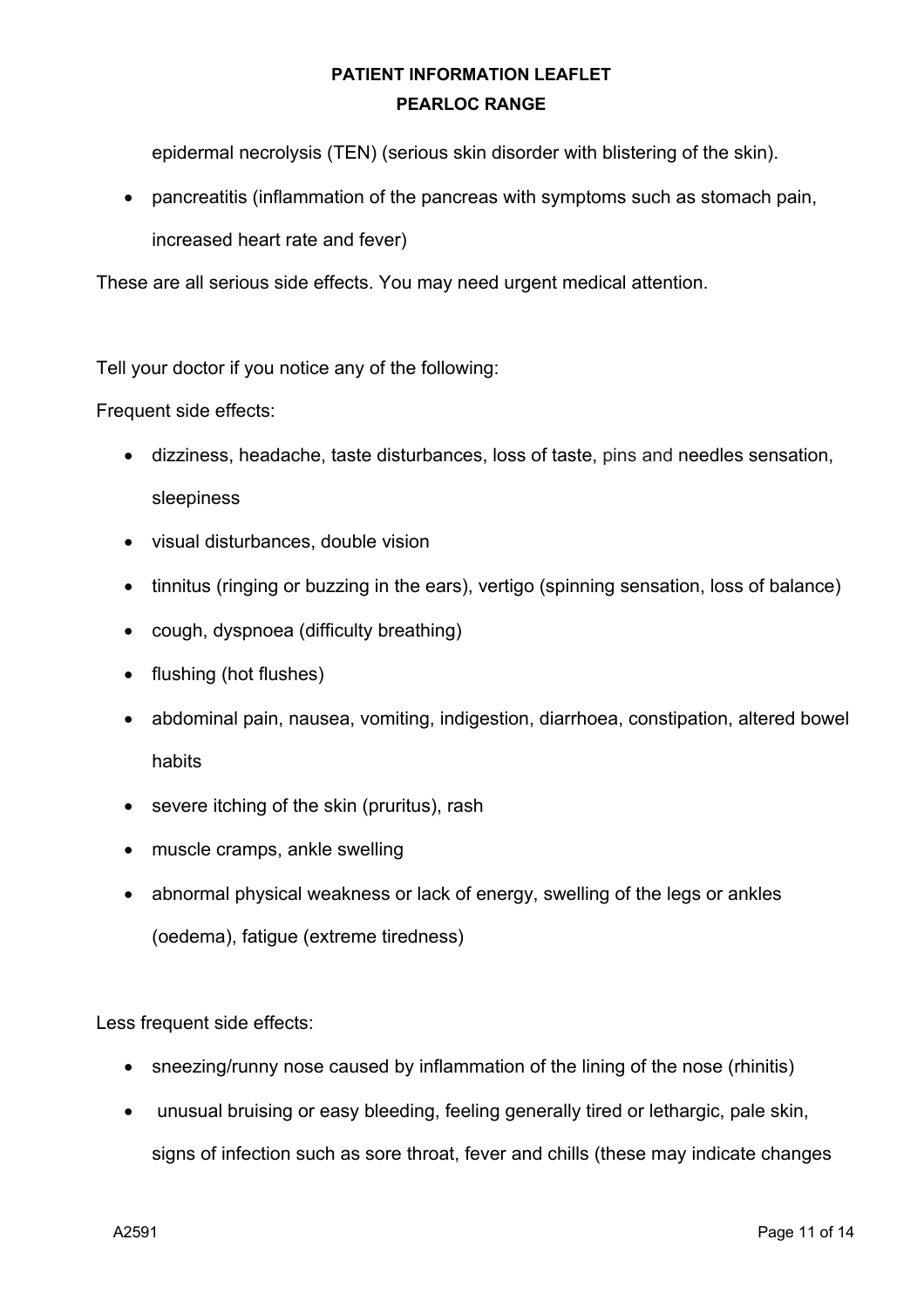or damage to your blood cells)

- mood changes, anxiety, sleep disturbances, depression, mental confusion, tremors
- low blood pressure, vasculitis (inflammation of the blood vessels that causes changes in the blood vessel walls with symptoms including fever, fatigue, weight loss and muscle and joint pain)
- bronchospasm (tightening of the chest, wheezing and shortness of breath), fever, chest pain worsened by deep breathing, shortness of breath, cough, and a general feeling of illness (eosinophilic pneumonia, a rare type of pneumonia)
- dry mouth, gastritis (inflammation of the lining of the stomach), overgrowth of gum tissue around the teeth
- angioedema (painless swelling under the skin), erythema multiforme (a skin rash which often starts with red itchy patches on your face, arms or legs), excessive sweating, sensitivity to light, aggravation of psoriasis (chronic skin condition that causes itchy or sore patches of thick red skin with silvery scales, pemphigoid (skin rashes and blistering on the legs, arms, and abdomen), alopecia (spot baldness), purpura (red pinpoints on skin), skin discolouration
- muscle cramps, joint pain, back pain
- passing more or less urine than is normal for you, increased urination at night
- impotence, erectile dysfunction (inability to get or maintain an erection), enlarged breasts in men
- general feeling of discomfort, illness, or unease, raised body temperature (fever)
- weight increase, weight decrease
- accidental fall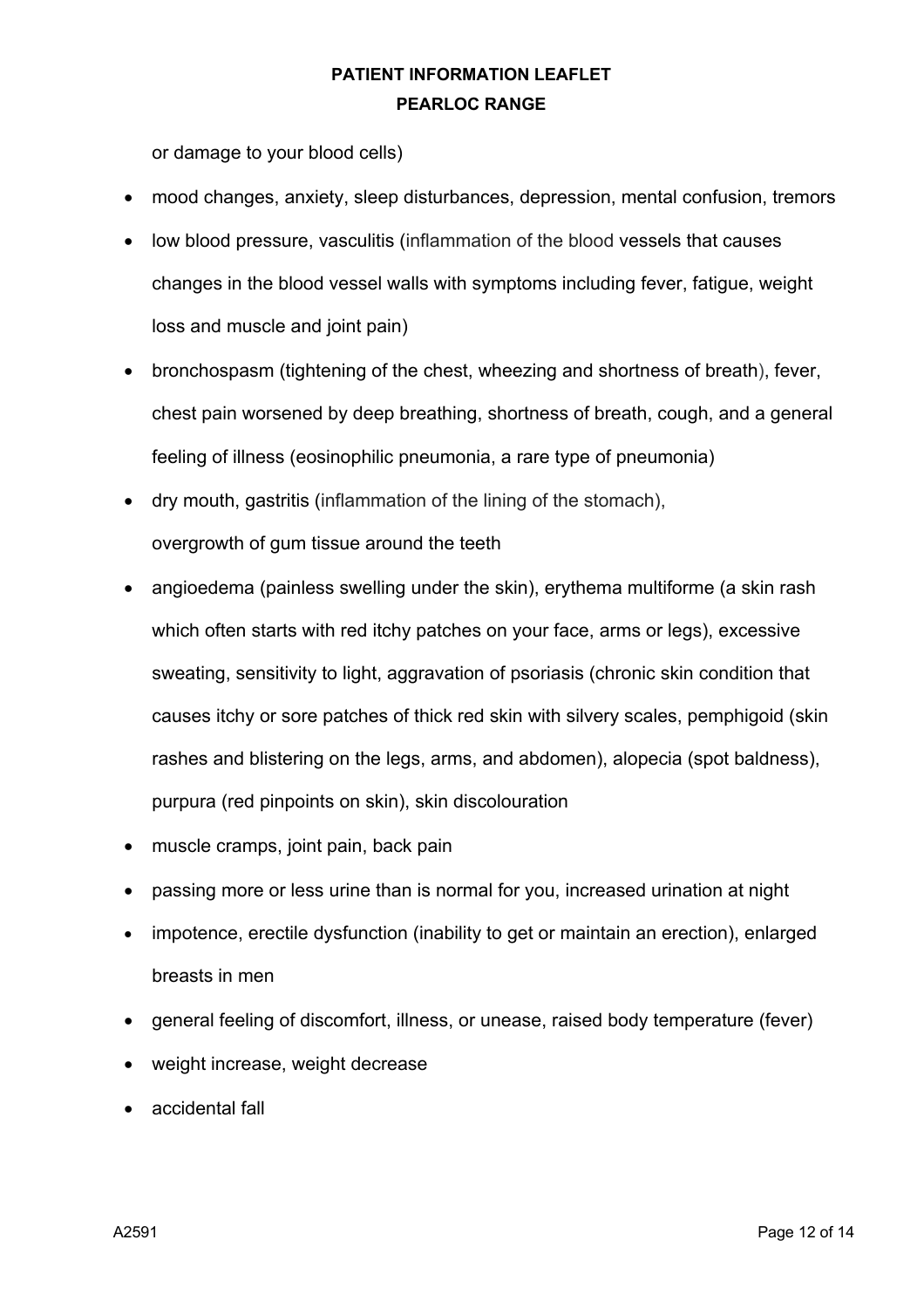The following side effects have been reported but the frequency for them to occur is not known:

- Raynaud's phenomenon (an autoimmune disorder causing blood vessels to spasm when exposed to cold, which may lead to discoloration of fingers and/or toes)
- SIADH (a condition where your body produces too much antidiuretic hormone, which is a hormone that helps the kidneys control the amount of water your body loses through the urine) is a rare complication of an ingredient in PEARLOC.
- Involuntary and uncontrolled movement disorder.

If you notice any side effects not mentioned in this leaflet, please inform your doctor or pharmacist.

### **Reporting of side effects**

If you get side effects, talk to your doctor or pharmacist. This includes any possible side effects not listed in this leaflet. You can also report side effects to SAHPRA via the "**6.04** 

**Adverse Drug Reporting Form**", found online under SAHPRA's publications:

https://www.sahpra.org.za/Publications/Index/8. By reporting side effects, you can help provide more information on the safety of PEARLOC.

### **5. How to store PEARLOC**

Store all medicines out of reach of children.

Store at or below 25 °C in a cool, dry place.

Store in the original container and protect from light and moisture.